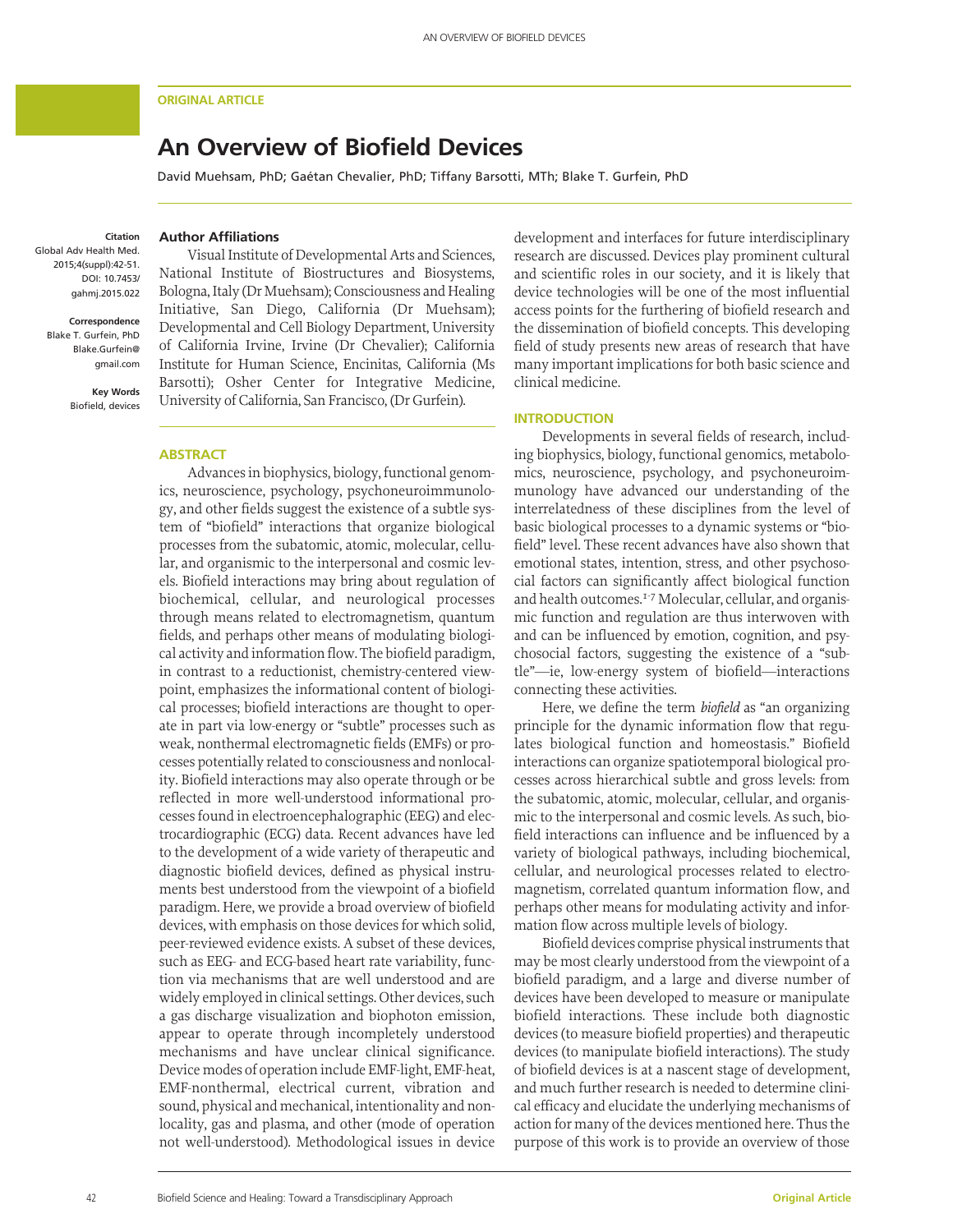devices that we judge to be promising enough to warrant further investigation rather than to provide a critical review. We believe a critical review is warranted but out of the scope of this paper.

The biofield devices summarized here operate through a variety of modalities rather than a single mechanism. Some biofield devices function through well-understood mechanisms and are already widely used in clinical settings: for example, electroencephalography (EEG)- and electrocardiography (ECG)-based heart rate variability (HRV). Other devices appear to operate through mechanisms that are novel or incompletely understood. However, all of these devices share a common property: rather than functioning primarily in a reductionist, chemistry-centered manner, biofield devices function via the informational content of biological processes and can interact via low-energy or "subtle" processes, including those potentially related to consciousness and nonlocality.<sup>8,9</sup>

#### **BIOFIELD DEVICES**

Here we provide a brief overview of the broad categories of biofield devices, with the goal being to stimulate further discussion and research. It is out of the scope of this overview to assess the efficacy of particular devices. Rather, we describe those devices for which we deemed that sufficient evidence exists to warrant mention. In order to manage this task in a manuscript of reasonable length, we chose to focus upon devices for which peer-reviewed scientific reports suggesting efficacy are available rather than conference proceedings or manufacturers' white papers. However, in the few cases that specific devices with sufficient promise and relevance lacked a peer-reviewed basis, we have presented whatever evidence was available. Here, devices are organized according to mode of operation and these modalities include: electromagnetic field (EMF)-light, EMF-heat, EMF-nonthermal, electrical current, vibration and sound, physical and mechanical, intentionality and nonlocality, gas and plasma, and other (mode of operation not well understood).

#### **Modalities Using Electromagnetic Fields: Light**

One line of research that has yielded a large amount of information on biofield activity is the study of biophoton emission (BE), also called ultraweak photon emission. BE is the spontaneous emission of light which emanates from all living organisms, including humans.10 Several studies have reported intercellular BE signaling,<sup>11</sup> and it has been suggested that such signaling by coherent biophotons could explain many regulatory functions,<sup>12</sup> including cellular orientation detection,<sup>13</sup> biophoton-regulation of neurotransmitter release,<sup>14</sup> leukocyte respiratory activity,<sup>15</sup> and enhanced seed germination.<sup>16</sup> A systematic review has suggested that detection of BE may be useful as a medical diagnostic approach and as a research tool.<sup>17</sup>

The body also exhibits sensitivity to exogenous light exposure, and numerous phototherapies use visible light to treat seasonal affective disorder, $18$  vitamin D deficiency, $^{19}$  and a variety of skin conditions. $^{20-24}$ Infrared light has been used therapeutically for wound<sup>25</sup> and bone<sup>26</sup> repair. Laser therapy  $(LT)$  is another form of phototherapy that is now employed for a wide variety of clinical applications.27 Low-level laser therapy (LLLT), which acts without ablating tissue, has been extensively studied, producing a growing body of systematic reviews supporting efficacy of LLLT for several pathologies<sup>27</sup> including skeletal muscle repair,<sup>28</sup> tendinopathy,<sup>29</sup> rheumatoid arthritis,<sup>30</sup> osteoarthritis,<sup>31</sup> neck pain,<sup>32</sup> chronic joint disorders,33 and traumatic brain injury.34 Nonthermal LLLT appears to involve cytochrome c oxidase as the photoacceptor,<sup>35</sup> further elucidating one instance in which the informational content of subtle low-energy light-signaling may be more important than the physical energy of the input signal.

# **Modalities Using Electromagnetic Fields: Heat**

Devices using infrared thermography (IRT), also called infrared thermal imaging, can detect small changes in temperature due to muscular and metabolic activity, subcutaneous blood flow, and patterns of perspiration in specific parts of the body.36 Because of its high sensitivity, IRT can be used for a broad range of applications,37 including assessment of fever, complex regional pain syndrome, Raynaud's phenomenon, and cardiovascular disease. Although there is controversy regarding efficacy and clinical use, IRT has also been studied for the detection of temperature changes due to inflammatory diseases and a variety of other syndromes,<sup>38</sup> including breast cancer39,40 and vascular dysfunction.41 IRT can provide real-time clinical data on functional metabolism without the use of radioactive dyes to identify lymphatic congestion and lymph involvement in angiogenesis related to malignancies.42 Other applications of IRT have been useful in relation to angiology, allergology, rheumatology, plastic surgery,43 dermatology, orthopedics, diagnosis of circulatory abnormalities,<sup>44</sup> and veterinary medicine.37 With respect to biofield and mind-body studies, IRT can be used as a tool to assess psychophysiological activity,<sup>45</sup> affective states in social situations,<sup>36,45</sup> and diagnostic techniques related to traditional Chinese medicine (TCM).46 IRT may be viewed as both a subtle and gross measuring device.

# **Modalities Using Electromagnetic Fields: Nonthermal**

EMF interactions and electric currents, primarily created by ions within the body, are essential for a variety of critical biological functions, including regulation of ion transport, maintenance of membrane electrical potential, nervous system activity, cytoskeletal transport, coordination of cell migration, embryonic development, and wound healing.47,48 Recent studies have also shown that processes regulating the dynamics of mitosis, meiosis, and a variety of other processes are governed by electric fields generated within the intracellular network of microtubules, centrosomes, chromosomes, 48-50 and nuclear chromatin.<sup>51</sup> Also, EMF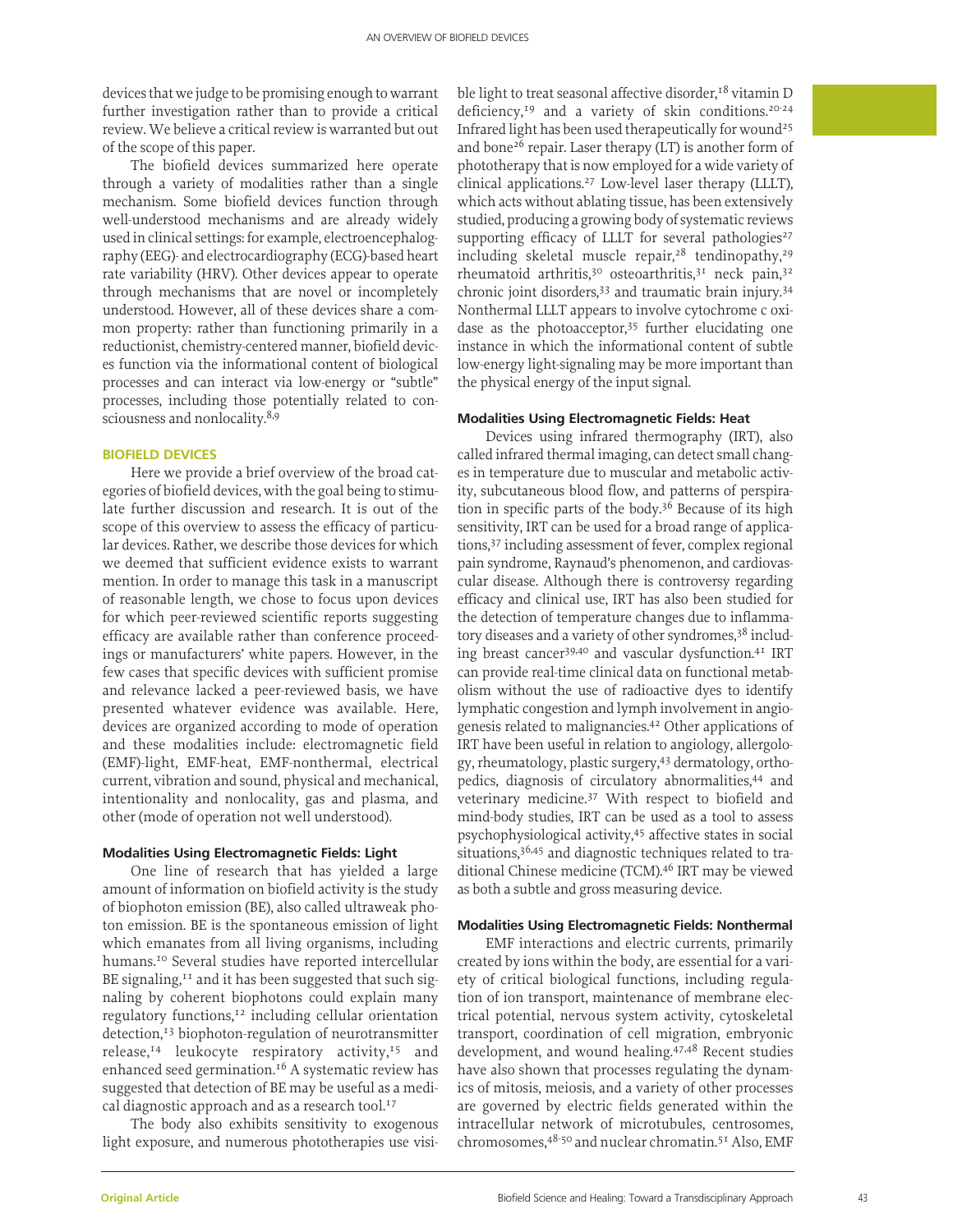signaling in neuronal microtubules has been suggested as a substrate for cognition<sup>50</sup> and as a source of observed EEG correlates of consciousness, $5<sup>2</sup>$  suggesting the existence of a system of subtle signaling that relies on rhythm, resonance, and synchronization.53,54

In addition to these endogenous EMF interactions, biological systems appear to exhibit sensitivity to exogenous EMF exposures for most of the frequencies, field strengths, and amplitudes occurring in natural and manmade environments.46,47 These observations have led to the development of a large number of therapeutic applications and clearance from the US Food and Drug Administration (FDA) and regulatory bodies worldwide for EMF treatment of pathologies such as bone repair, pain, and edema.55

Of particular relevance to biofield science, a large and rapidly growing body of data has demonstrated the existence of nonthermal EMF bioeffects, for which the molecular interaction energies are less than the average thermal energy of the target.<sup>56</sup> The existence of these extremely weak EMF effects suggests the possibility of bioinformation flow at extremely low energies and could foreshadow a paradigm shift away from the biochemical paradigm and towards an information-oriented model, wherein weak signaling (via EMF, light, or vibration) plays an essential role in biological regulation.

Pulsed electromagnetic field (PEMF) devices are the most common types of EMF therapy devices.57 PEMF devices employ pulsed—ie, time-varying—waveforms that are generally transmitted to the body via antennae near the target tissue. Because of the extremely large body of literature on PEMF therapies, here we shall consider only those pathologies for which sufficient numbers of clinical studies have permitted literature reviews.

Treatment of nonunion bone fractures is one of the most widely adopted PEMF therapies cleared by the FDA.58 Other PEMF devices have been cleared by the FDA for pain and inflammation.59 PEMF treatment for osteoarthritis has been extensively studied, producing statistically significant results, but recent reviews have suggested that further research is needed to assess the clinical relevance of these findings.<sup>60-65</sup> PEMF "resonance" or "bioresonance" devices are designed to function via resonances at frequencies characteristic of EEG, ECG, or other endogenous EMF processes. Although the conceptual basis for bioresonance is unclear and efficacy has not been definitively demonstrated, bioeffects have been reported for some PEMF resonance devices.<sup>66-68</sup>

Transcranial magnetic stimulation (TMS) is a form of pulsed magnetic field therapy that uses a rapidly changing magnetic field to induce electric fields strong enough to stimulate cortical neurons and alter neuronal activity.<sup>69</sup> While TMS was initially used as an investigative tool in cognitive neuroscience,<sup>70</sup> further inquiry has led to its clinical use as an FDA-cleared treatment for treatment-resistant depression.71-74 Now widely accepted as a noninvasive, low-cost method for brain stimulation, TMS has been reported to produce benefits for a wide variety of psychiatric conditions like depression, acute mania, bipolar disorders, panic, hallucinations, obsessions/compulsions, schizophrenia, catatonia, posttraumatic stress disorder, and drug craving.75 TMS has also been studied as a treatment for neurological conditions such as Parkinson's disease, dystonia, tics, stuttering, tinnitus, spasticity, epilepsy, stroke-related aphasia, and motor dysfunction and pain syndromes such as neuropathic pain, visceral pain, or migraine.<sup>75</sup> Several clinical studies are underway to evaluate the clinical utility of TMS for these indications,  $69,75-77$  and a recent review has set forth evidence-based guidelines for TMS therapy, and listed specific conditions for which current evidence is sufficient or insufficient to recommend treatment.78

#### **Static Magnetic Field Therapies**

A wide variety of health claims have been made for static magnetic field (SMF) therapies, and a large number of manufacturers currently sell magnets intended for therapeutic purposes.<sup>79,80</sup> Most SMF therapies use ceramic or neodymium permanent magnets placed on the skin surface or very near to the body. Although the quality of published research varies greatly, blinded in vivo studies have reported a variety of clinical benefits for SMF exposures, including improvements related to postsuction lipectomy edema and pain<sup>81</sup>; fibromyalgia pain and sleep disorders<sup>82,83</sup>; chronic pelvic pain<sup>84</sup>; pain, numbness, and tingling due to diabetic peripheral neuropathy<sup>85</sup>; postpolio pain<sup>86</sup>; and musculoskeletal pain.<sup>87</sup> Other trials reported both positive short-term and negative long-term results on osteoarthritis knee pain<sup>88</sup> and no effect on foot<sup>89,90</sup> and chronic back pain<sup>91</sup> (although the latter 2 trials employed magnets in bipolar configuration, resulting in lower amplitude inside the target as compared to unipolar configuration). Reviews have produced ambivalent conclusions for analgesia<sup>92</sup> and microcirculation93 and have reported that more research is needed to determine clinical efficacy for bone, tendon, and skin healing.94

# **Modalities Using Electric Currents, Voltages, or Potentials**

All living organisms produce electric currents and potentials. This endogenous bioelectricity is a crucial component of biology, as it serves as a substrate for membrane potential, all nervous system activity, and many other vital biological processes.<sup>47,48</sup> Pivotal advances in medicine have resulted from the ability to measure and manipulate bioelectricity,95 and here we provide examples of devices that measure or manipulate bioelectricity and have been employed for research in biofield science. Even though their underlying mechanisms are understood well, EEG and ECG are included as biofield devices. These approaches are sensitive measures of distributed information flow required for cellular regulation and function and though well understood in terms of biophysical substrates, represent important examples of biofield interactions according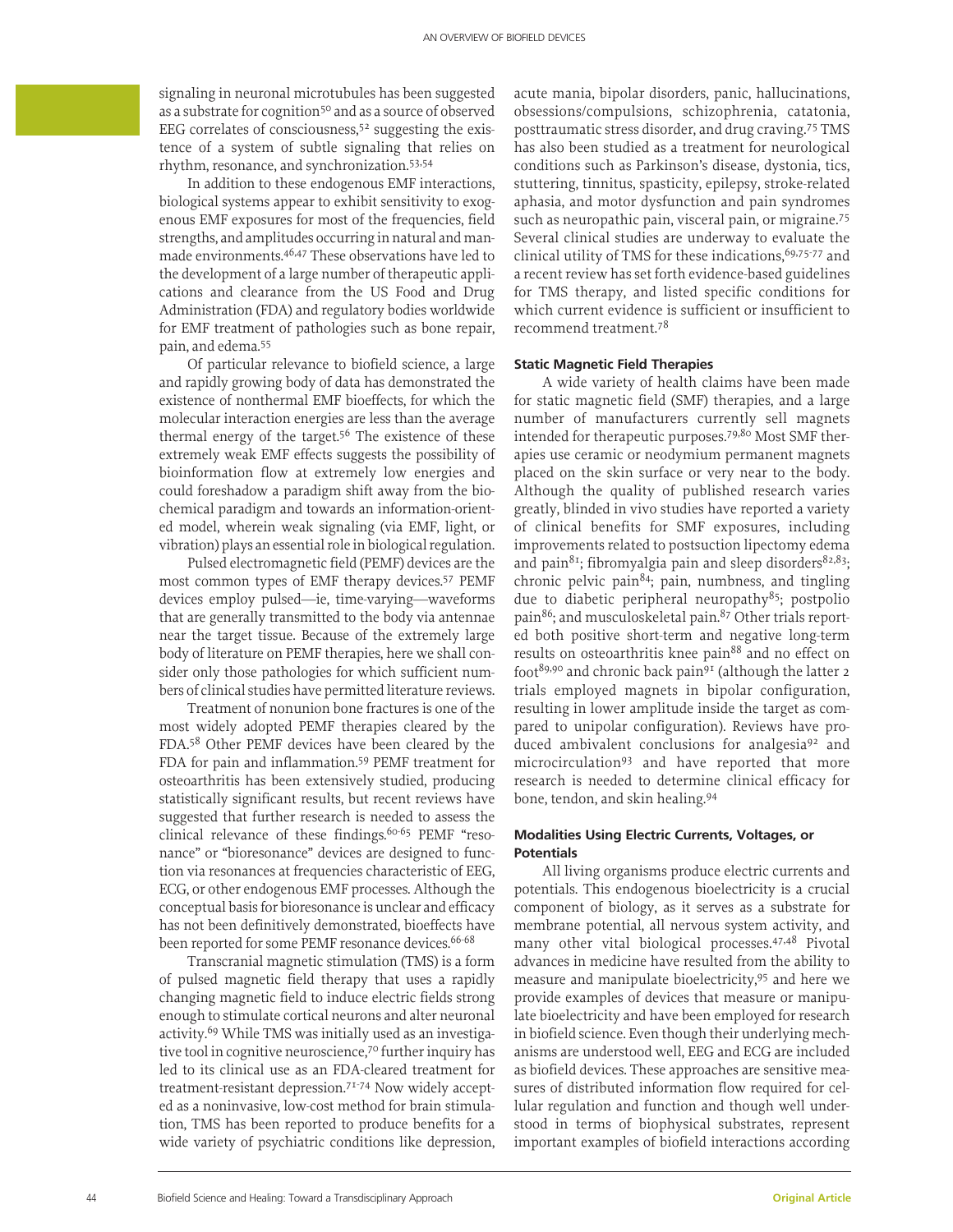to the above definition.

EEG is a noninvasive technique that uses electrodes on the scalp to produce quantitative information about the functional state of the brain. The frequencies present in EEG data are indicative of particular brain states and brain function on a cellular level. EEG is used to identify epileptic seizure activity and has been employed as a research tool to measure changes in brain state related to biofield therapies.96

ECG, using skin surface electrodes in a manner similar in principle to EEG, is a diagnostic tool for detecting the electrical activity of the heart. ECG is sometimes used for the diagnosis of heart-related conditions, including myocardial infarction, syncope, and pulmonary embolism.97 ECG data can also be used to measure changes in HRV98-102 that have been linked to a variety of biofield practices, though further studies are needed.103-105

Electrodermal activity measured by skin conductance and galvanic skin response (GSR) reflects autonomic sympathetic arousal associated with emotional and cognitive states.106 GSR measurements are also employed by several devices claiming diagnostic abilities, but the veracity of these claims has not been clearly demonstrated. Also, the use of GSR for diagnosis is controversial: while the FDA classifies GSR measurement as a Class II medical device to be used only for the measurement of skin conductance and permitted for use in biofeedback,107 a number of manufacturers of devices intended for a broader range of diagnoses via GSR have obtained FDA labeling under this more narrow designation. Another device employing electrodermal measurement is the apparatus for meridian identification (AMI), which measures electrical characteristics of the skin at acupuncture points located at the base of fingers and toes called Jing-Well points.<sup>108</sup> Based on the theory that the "energy" or "strength" of the acupuncture meridians (or energy channels) is reflected by electrodermal characteristics, conductance, capacitance, and polarization, measurements from Jing-Well points are analyzed in order to diagnose a variety of pathologies, as well as to assess overall wellbeing.<sup>109</sup> In a controlled study of claustrophobia therapy, increase in AMI-measured prepolarization current at Jing-Well points correlated with a significant reduction in anxiety.<sup>110</sup> Similarly, statistically significant differences between electric potential measurements obtained on and off acupoints and between external focus and healing states have been reported in "energy healing" practitioners.<sup>111</sup>

In addition to these diagnostic uses of bioelectricity, electrical stimulation is rapidly emerging as an important new domain in medicine. Stimulation technologies, such as vagus nerve stimulation (VNS), deep brain stimulation (DBS), and transcranial direct current stimulation (tDCS), are currently practiced clinically and are under investigation for several new indications, in particular for diseases and conditions that are unresponsive to pharmacological therapy.

VNS, which entails the use of implanted elec-

trodes to stimulate the vagus nerve, is currently approved in the United States for treatment of epilepsy and depression and is being actively studied as treatment for osteoarthritis, tinnitus, anxiety, Alzheimer's disease, migraine, fibromyalgia, obesity, autism, sepsis, and inflammatory pathologies.<sup>112,113</sup> DBS involves the use of implanted electrodes to stimulate targeted regions of the brain.<sup>114</sup> DBS has been studied as a treatment for chronic pain, major depression, and Tourette syndrome<sup>115</sup> and is currently FDA-cleared for the treatment of tremor, Parkinson's disease, dystonia, and obsessive-compulsive disorder. It is also under consideration as a diagnostic/research tool.<sup>115</sup> During tDCS, electrodes are placed upon the scalp to noninvasively transmit electrical current across the brain. Research on tDCS is emerging and preliminary results suggest it may enhance cognitive performance.<sup>116</sup>

Earthing, also known as grounding, is a practice whereby individuals connect themselves electrostatically to the earth by walking barefoot outdoors or by using grounded conductive mats, bedsheets, or body bands when indoors. Based upon the notion that the earth's negative surface charge is a virtually limitless reservoir of free electrons constantly replenished by the global atmospheric electric circuit,<sup>117,118</sup> when earthed, the body uses these electrons as antioxidants for neutralizing excessive oxidative stress in the body.<sup>119,120</sup> Research published over the last decade reports a broad array of health-related results, including improved sleep, decreased pain, normalizing effect on cortisol, reduction and/or normalization of stress, diminished damage to muscles caused by delayed onset muscle soreness, reduction of primary indicators of osteoporosis, improved glucose regulation, and enhanced immune function.<sup>121</sup> While this simple technique holds promise as a therapy and method for enhancing overall wellbeing, more research is needed to determine the mechanisms and clinical significance of earthing.

Taken as a whole, these electric current technologies, which alleviate symptoms by delivering electrical current into a system that is experiencing dysfunction, produce systems-level effects and could be viewed as cutting-edge examples of biofield diagnostic and therapeutic devices. While still in the nascent stages of refinement and elucidation of mechanisms of action, the potential positive clinical impact of this class of devices is significant and likely to shed light upon several interrelated areas of biofield science.

# **Modalities Using Vibration/Sound**

A number of devices use sound, both within and outside of the audible range for humans. Infrasound is low-frequency sound with frequencies below 20 Hz, which is the limit of "normal" human hearing. Infrasound has been reported to be effective for increasing vitality, accelerating healing, and strengthening immune function.<sup>122</sup>

Transcranial ultrasound (TUS) is a noninvasive neuromodulatory technique that may be useful for the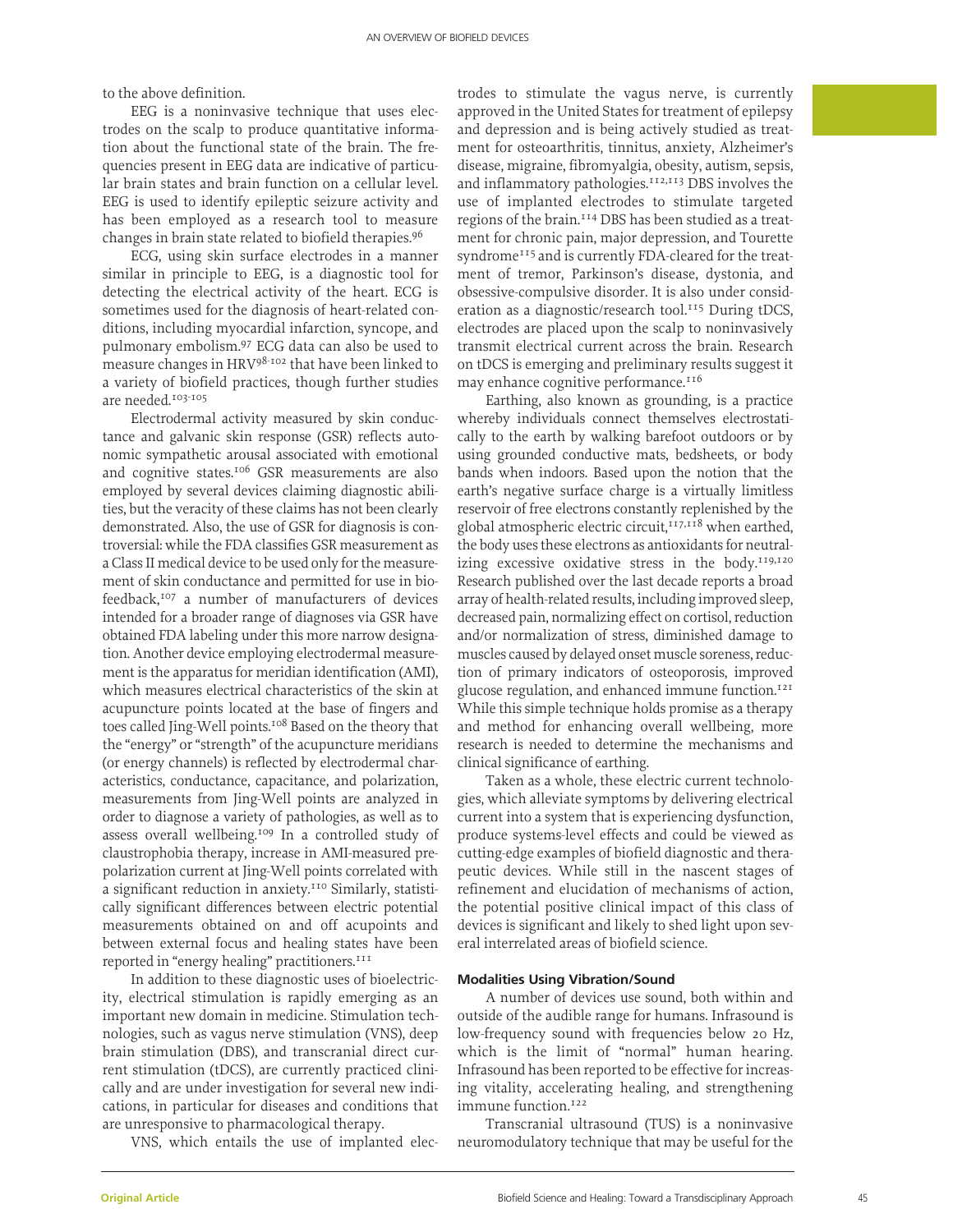treatment of mental health and neurological disorders.123,124 While further work is needed to demonstrate the range of clinical applications, $125,126$  recent clinical studies have reported improvement in mood in chronic pain patients, suggesting promise for TUS as a noninvasive treatment for pain management and perhaps depression.<sup>127</sup>

Several therapies using audible sound have been developed that could be considered biofield devices. Music therapy, the clinical and evidence-based use of musical sounds to meet therapeutic goals, has been shown to promote wellness, manage stress, alleviate pain, enhance emotional expression and memory, improve communication, and promote physical rehabilitation.<sup>128</sup> Neuroacoustic therapies use sound to modulate brain activity and are reported to affect sympathetic-parasympathetic balance and synchronize the activity of the right and left brain hemispheres.129 Binaural beat neuroacoustic therapies employ combined tones of slightly differing frequencies and left–right channels, which are reported to induce altered states of consciousness,130 modulate EEG activity and hypnotic susceptibility,<sup>131</sup> and affect vigilance and mood.<sup>132</sup>

# **Modalities Based Upon Mechanical/Physical Interactions**

TCM uses acupuncture as a technique for balancing the flow of a vital energy called *qi*, believed to move through the body's meridians.<sup>133</sup> TCM posits that disruption of energy flow is a root cause of many types of disease<sup>134</sup> and that one means to harmonize the flow of *qi* is to insert thin metal needles into particular acupuncture points on the skin, often followed by stimulation of the needles mechanically or electrically.<sup>135</sup> Acupuncture is commonly used to treat many symptoms and diseases, including chronic pain, osteoarthritis, side effects of chemotherapy, and fibromyalgia.136-139 Although the anatomical nature of these meridians is unclear, it has been suggested that threadlike, nonlymphatic subcellular structures sometimes called Bonghan ducts or primo vascular structures may play a role<sup>140,141</sup>; several theories for mechanisms of action have been put forth, including local inflammatory responses, cytoskeletal remodeling, release of adenosine (antinociceptive effects), neuromodulation, endogenous opioid production, and alteration of autonomic nervous system tone.<sup>142-145</sup>

#### **Modalities Based Upon Human Intention**

A large and growing research literature has considered the role of human consciousness and intention in biology, psychology, and the physical sciences.<sup>8,9</sup> These human intentionality effects have been reported in a variety of living systems—for example EEG<sup>146</sup> and galvanic skin response<sup>147</sup>—suggesting that human intention may play a key role in biofield interactions.

Two large-scale projects are currently collecting data on human interactions with global events:  $(i)$  the Global Consciousness Project is collecting data on correlations between statistics of continuously operating random event generators around the world and brief episodes of widespread mental and emotional reaction to major world events,<sup>148</sup> and (2) the Global Coherence Initiative is seeking to examine interactions of humans with EMFs of terrestrial, solar, and cosmic origin by installing a global network of 12 to 14 ultrasensitive magnetic field detectors around the planet and correlating EMF data with variables such as HRV.<sup>149</sup> While these global projects involve large numbers of particpants around the world, the intention host device (IHD) is another type of device methodology based upon human intention focused more individually.<sup>150</sup> The IHD has been reported to broadcast imprinted human intention to condition a laboratory environment and to produce alterations in time-series measurements of temperature, pH, drosophila fitness and energy metabolism, in vitro enzyme activity, and molecular concentration variability.<sup>150,151</sup>

### **Modalities Using Gas or Plasma**

Gas discharge visualization (GDV) is an important example of the use of plasma in biofield science. Based on the Kirlian effect, a high-frequency, high-voltage field is used to stimulate weak photon emission, followed by the application of modern optics, electronics, and computer processing to form images of the weak photon emission. Dating back to the 1930s,<sup>152</sup> this technique has been called electrography,<sup>153</sup> electrophotography,<sup>154</sup> corona discharge photography,<sup>155</sup> bioelectrography,<sup>152</sup>  $GDV<sub>156</sub>$  electrophotonic imaging  $(EPI)<sub>157</sub>$  and Kirlianography.152 GDV/EPI techniques are currently used diagnostically based upon the characteristics of images of the fingertips<sup>158</sup> and often with proprietary means of correlating these data with acupuncture systems or other means of assessing the biological state.<sup>159</sup> Nearly 1000 papers have been published (mostly in Russian) on GDV research and a few hundred more in the West. A recent review of GDV research applied to medicine and psychology can be found in the book *Electrophotonic Applications in Medicine: GDV Bioelectrography.*160 One study reported significant differences in cancer patient GDV scans when compared with healthy particpants, and after 6 weeks of treatment including surgery, chemotherapy, and radiation, a change trending toward healthy subject GDV profiles.<sup>161</sup> These intriguing data suggest that informatics based upon biofield measurement devices such as the GDV may be useful for gaining deeper understanding of disease states and guiding practitioners and their patients towards states of greater wellness.

# **Other Device Modalities**

In light of observations of nonlocal effects, $8,9$ which suggest that biofield interactions may involve means of information transfer that cannot be easily described via well-understood substrates (eg, EMFs), here we describe devices that do not fit easily into the categories listed above. Although a vast number of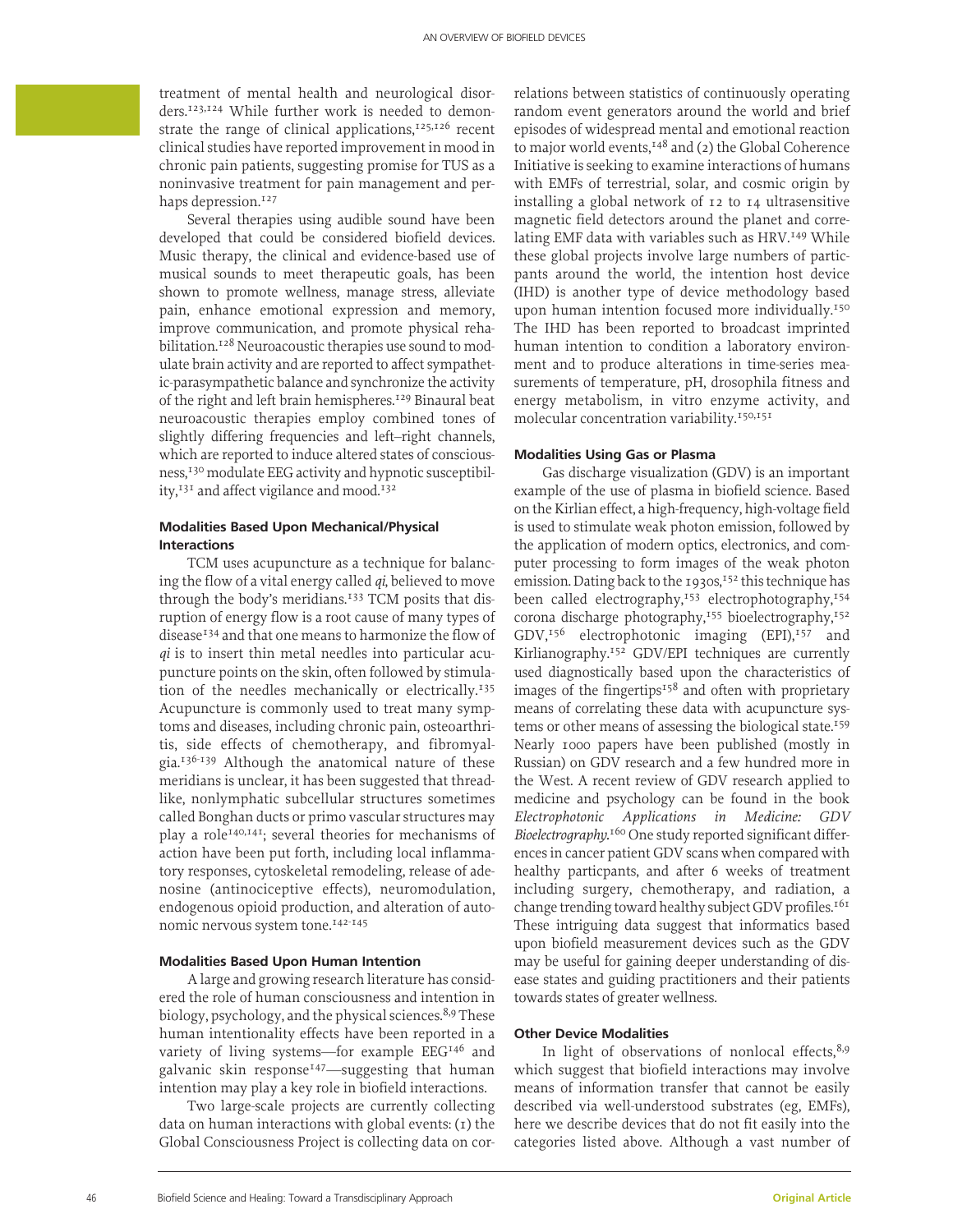other devices fall into this category, here we list 3 of the more well-known modalities: torsion fields, orgone energy, and scalar waves. These 3 modalities were chosen because of their prominent positions amongst devices purported to act upon the biofield. However, it should be noted that the biophysical substrates are either poorly understood or not generally accepted by the scientific community. Claims of effects and efficacy for these modalities have not been verified, and further research is needed to establish not only the veracity of the claims but also to fully confirm the existence of the specific effects reported.

#### *Torsion Fields*

The notion of a torsion field is generally credited to the Russian professor N.P. Myshkin<sup>162</sup> and is based upon the theory that particles with spin are coupled via torsion fields.162 A collection of relevant experiments is reviewed in a volume by Swanson.<sup>163</sup> Torsion fields are of interest to biofield science in that they could provide a theoretical framework for explaining non-EMF interactions and how these might interact with biological systems.

#### *Orgone Energy*

Orgone energy is a purported universal life force originally described in the 1930s by the Austrian psychoanalyst Wilhelm Reich.164-166 Reich believed orgone energy to be a massless, omnipresent substance, closely associated with living energy but also present in inert matter. Orgone energy was thought to create organization on all scales using orgone particles called "bions," from the microscopic to macroscopic levels within organisms, clouds, or even galaxies.<sup>165</sup> Reich designed and built special "orgone energy accumulators" to collect and store orgone energy from the environment and claimed these devices could be used for improvement of general health.<sup>164</sup>

#### *Scalar Waves*

Scalar waves are said to be produced when 2 electromagnetic waves of the same frequency are exactly out of phase and cancel with each other.<sup>167</sup> Rather than the waves completely disappearing in the destructive interference, it is hypothesized that a transformation of energy into a scalar wave occurs, with the resulting scalar field "reverting back" to a vacuum state of potentiality.<sup>167</sup> Scalar waves are purported to explain homeopathy and lymphatic detoxification; treat diabetes, nearsightedness, kidney stones, Parkinson's disease, strokes, arthritis, and cancer; and reverse the aging process.168

# **DISCUSSION**

Although the biofield devices described here operate through a great diversity of mechanisms, these devices all share the common quality of being most clearly understood within a biofield framework, wherein information flow or the capacity to create organiza-

tion acts across hierarchical levels to coordinate biological activity. Elements of this framework are already well accepted by the biomedical community and have been applied through several device modalities, including ECG, EEG, other electrophysiological techniques, some EMF therapies, ultrasound, thermal imaging, and techniques using light like LT. Extraordinary medical and scientific progress has occurred as a result of these modalities and the elucidation of their underlying principles. Further progress is likely to be informed by the recent demonstration of endogenous EMF regulation of a variety of biological processes and indications of quantum information processing in the cytoskeleton.48-52,54,169 These recent results suggest a biophysical basis for biofield coordination of activities across the molecular, cellular, and organismic levels<sup>53</sup> and may provide testable hypotheses regarding biofield regulation of homeodynamics and mind-body interactions.

In contrast to this growing knowledge of biofield mechanisms, several biofield modalities appear to operate according to principles that are not currently well understood or accepted by mainstream medical science. Further study of those modalities for which there is strong experimental evidence—eg, BE, consciousness and nonlocal interactions, GDV, TCM may substantially advance our understanding of biofield interactions and their biological and health implications.57 The growing basic science data and existence of devices operating via consciousness or intention,8,9 which may act through nonlocal quantum correlations, must be taken seriously. Despite long-lasting taboos proscribing study of these phenomena, researchers must have the courage and self-awareness necessary to assess the veracity, specific properties, and general significance of the large and important body of research in this area.

The large diversity of biofield device modalities presents several significant methodological issues not limited to the fact that biofield interactions appear to involve exceedingly complex systems. Attempts to reduce biofield interactions to reductionist substrates may be inadequate, underscoring the need for a more holistic "systems biology" approach.<sup>170</sup> Significantly, several of the modalities described here, such as BEs and extremely weak EMFs, operate at extremely low interaction energies, often below the apparent thermal threshold of Brownian motion.56 Such low energies suggest the existence of weak-field information transfer or subtle signaling, for which the biological mechanisms are only now becoming elucidated. While the existence of extremely weak EMF effects is now beyond dispute,56 understanding of the clinical relevance of specific nonthermal waveforms is still in its infancy, and a more comprehensive model of the resonant response of the body to particular weak EMF signaling is still needed. Furthermore, the significance of these EMF effects is unclear when juxtaposed with the variety of EMFs that many individuals are exposed to in the course of everyday life.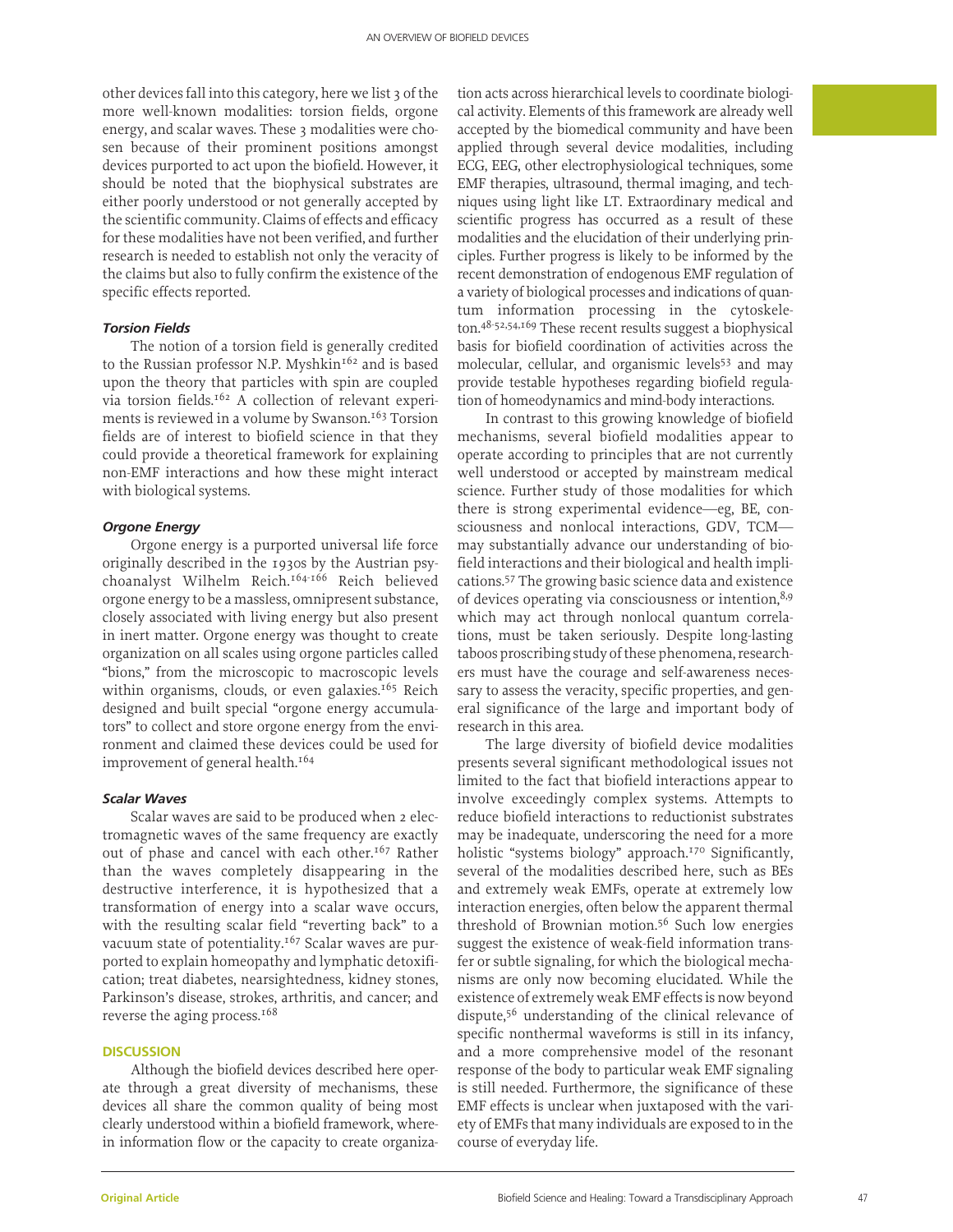In order to determine which biological processes exhibit functional sensitivities to these subtle factors, researchers will have to carefully control for the influence of very weak EMFs and other low-energy subtle influences. Therein, specialized equipment and laboratories will be required, including the use of Faraday cages, µ-metal enclosures, completely dark rooms, noise-proofing, and the development of instruments sensitive enough to measure biofield interactions or subtle low-energy nonthermal influences. Nearly all cell culture incubators produce a nonuniform EMF of bioactive strength, which must be taken into consideration.56 Controlling for picotesla-nanotesla range sensitivities<sup>57</sup> presents further challenges, as shielding at these extremely low field strengths may be difficult or impossible in some situations. In the absence of a means to control for all potential subtle effectors, it may, in some instances, be necessary to adopt a new paradigm of research wherein naturally occurring EMF fluctuations due to solar/geomagnetic and other sources are an integral part of the experimental environment and are therein measured and accounted for in analyses. Similarly, circadian and other naturally occurring biological rhythms may influence very sensitive systems. These factors may be precursors of a shift towards an information-based model of low-energy interactions, wherein the informational content of a process may be much more relevant than the apparent energy of interaction.

#### **Interfaces for Future Research**

Biofield studies are now evolving toward being an accepted discipline within mainstream science, and the existence of a community or several related groups focused on biofield research will greatly enhance the visibility and credibility of the field as a whole. To further the development of knowledge in the next decade, we propose the creation of an organization or community of researchers dedicated to furthering biofield studies and device development. Regular opportunities for interaction and critical assessment of progress and results will enhance the growth of knowledge related to this emerging field. A collaborative community will also enable the independent replication of key findings. This will be critical for achieving acceptance by the scientific community at large.

Another important goal will be to acquire funding for independent replications or concurrent experimental protocols in separate laboratories. Private sources of funding are necessary to perform research today, and this often results in conflicts of interest. For example, device manufacturers provide a substantial portion of the funding for research in EMF therapeutics. Research in this emerging and sometimes controversial field, which is moving toward advances in science, illustrates how such conflicts of interest could significantly hinder acceptance by the mainstream scientific community. Efforts could be made to form collaborations amongst device manufacturers to replicate findings and make distinctions between similar devices. Although this may appear to run contrary to the shortterm goals of individual companies, the long-term benefits may be substantial.

In order to further the progress of biofield research and device development, research must be coordinated across several levels. Further developments of diagnostic and therapeutic biofield device technologies will require interdisciplinary research joining clinical and preclinical studies with basic science efforts in physiology, biophysics, and the development of a theory of mind and nonlocal consciousness in the following areas.

# *Basic Science Foundations: Physiology, Biophysics and Theory of Mind/Consciousness*

Interfaces among these 3 fields are crucial for the development and refinement of biofield device technologies. A better understanding of the physiology of biofield interactions (ie, biofield reception, generation, and function) will require interfaces with biophysics and new models for subtle biological influences such as extremely weak EMF effects or biophotonics. A more comprehensive theory of mind is required to understand nonlocal interactions and to further understand the biophysical bases for these effects. At this stage, models based upon quantum correlations appear promising,54,169 but testable hypotheses are needed in order to develop a more detailed functional framework. Development of the interfaces between physiology, biophysics, and a testable nonlocal theory of the role of the mind will elucidate the specific ways in which devices can be developed for detection and manipulation of biofield interactions.

# *Preclinical Research*

Cell culture and animal models provide an essential interface for testing and implementation phases of device development. A large body of previous data has already been valuable for steering the device research described here.

# *Clinical Research*

Many of the devices reviewed here hold significant promise as low-cost, personalized diagnostic and therapeutic approaches. As such, rigorously designed clinical studies are a high priority for moving biofield device research and development forward. This will require interfaces among clinical, preclinical, and basic science researchers in order to assess the unique translational and methodological questions discussed above.

#### *Cross-platform Validation*

An immediate goal will be to support the creation of laboratories that can design and carry out studies to test across multiple devices using gold-standard diagnostic and therapeutic medical approaches as comparators. The outcomes of these crossplatform validation studies could lead to the further development and implementation of noninvasive diagnostic medical assessments and therapeutic devices that are related to biofield science.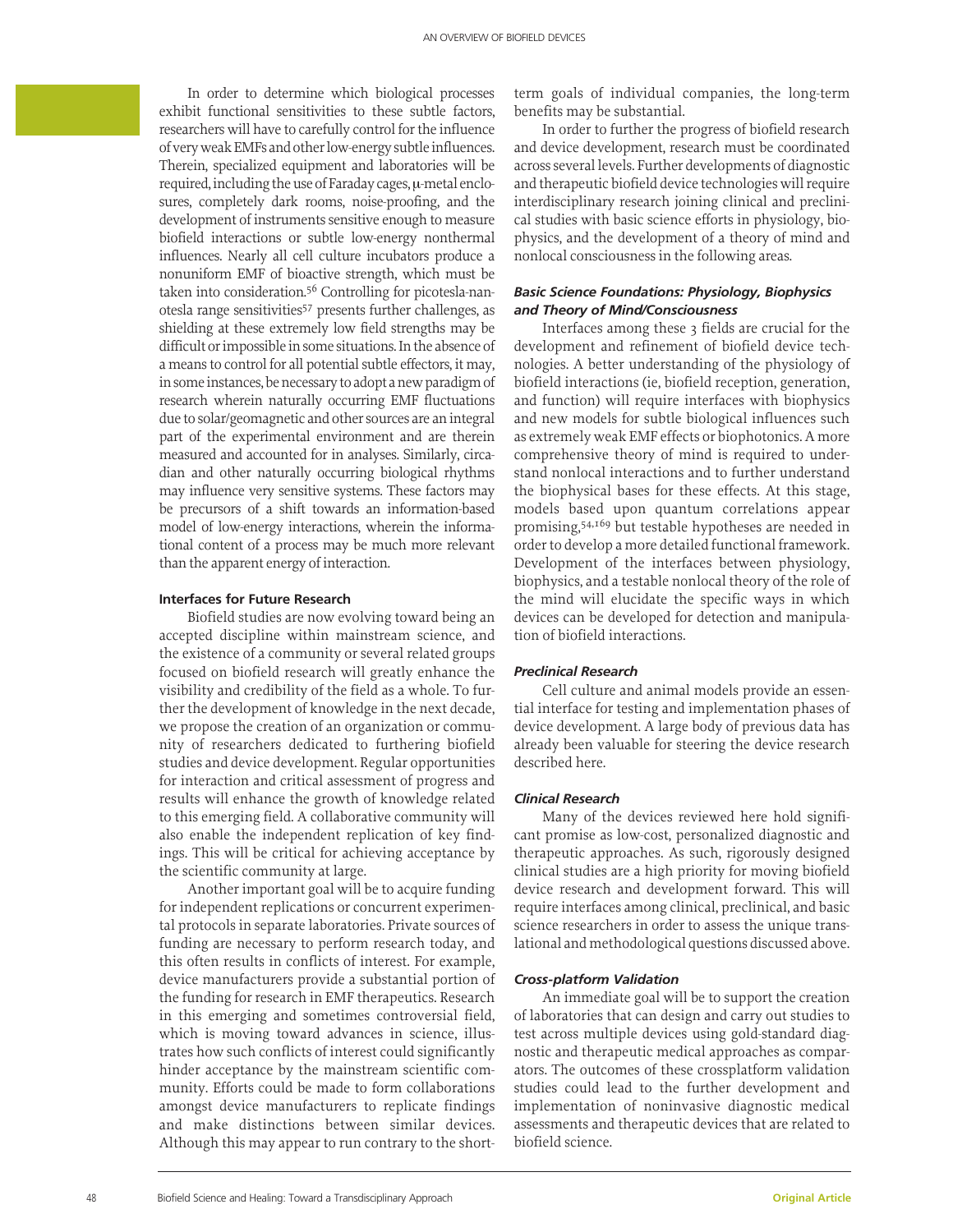# **CONCLUSIONS**

The current existence of biofield devices is a demonstration of the clear, specific, and tangible knowledge that has been gained thus far in biofield science. Devices play prominent cultural and scientific roles in our society, and it is likely that device technologies will be one of the most influential access points for the furthering of biofield research and the dissemination of biofield concepts. Comprehensive study of biofield devices will require a concerted research effort, interdisciplinary collaborations, and sufficient funding. Systematic studies are needed to deepen our understanding of the nature of biofield interactions and to move biofield device development and experimentation forward. This developing field of study presents new areas of research that have many important implications for basic science, clinical medicine, and potentially, the forward progress and evolution of our species. The ever-growing understanding of biofield science holds promise to foster a more humane and personalized form of medicine and an expansion of our scientific viewpoint to include the importance of each individual's interconnectedness with communities, the immediate environment, the earth, and the cosmos.

#### **REFERENCES**

- 1. Rossi EL. Psychosocial genomics: gene expression, neurogenesis, and human experience in mind-body medicine. Adv Mind Body Med. 2002;18(2):22-30.
- 2. McCraty R, Atkinson M, Tomasino D, Bradley RT. The coherent heart: heart– brain interactions, psychophysiological coherence, and the emergence of system-wide order. Integr Rev. 2009;5(2):10-114.
- 3. Jonas WB, Eisenberg D, Hufford D, Crawford C. The evolution of complementary and alternative medicine (CAM) in the USA over the last 20 years. Forsch Komplementmed. 2013;20(1):65-72.
- 4. Morgan N, Irwin MR, Chung M, Wang C. The effects of mind-body therapies on the immune system: meta-analysis. PLoS One. 2014;9(7):e100903.
- 5. Simkin DR, Black NB. Meditation and mindfulness in clinical practice. Child Adolesc Psychiatr Clin N Am. 2014;23(3):487-534.
- 6. Innes KE, Selfe TK. Meditation as a therapeutic intervention for adults at risk for Alzheimer's disease—potential benefits and underlying mechanisms. Front Psychiatry. 2014 Apr 23;5:40.
- 7. Lee C, Crawford C, Teo L, et al. An analysis of the various chronic pain conditions captured in a systematic review of active self-care complementary and integrative medicine therapies for the management of chronic pain symptoms. Pain Med. 2014;15 Suppl 1:S96-103.
- 8. Hankey A. The influence of psychic phenomena: a new light on health. J Altern Complement Med. 2007;13(8):787-8.
- 9. Radin D, Nelson R. Meta-analysis of mind-matter interaction experiments: 1959-2000. IaEM healing. London: Harcourt Health Sciences; 2003:39-48.
- 10. Popp FA, Nagl W, Li KH, Scholz W, Weingärtner O, Wolf R. Biophoton emission. New evidence for coherence and DNA as source. Cell Biophys. 1984;6(1):33-52.
- 11. Vanwijk R. Bio-photons and bio-communication. J Sci Explor. 2001;15(2):183-97.
- 12. Popp FA, Chang JJ. The physical background and the informational character of biophoton emission, In: Chang JJ, Fisch J, Popp FA, Editors. Biophotons. Dordrecht, The Netherlands: Kluwer; 1998:238-50.
- 13. Albrecht-Buehler G. Rudimentary form of cellular "vision". Proc Natl Acad Sci U S A. 1992;89(17):8288-92.
- 14. Galantsev VP, Kovalenko SG, Moltchanov AA, Prutskov VI. Lipid peroxidation, low-level chemiluminescence and regulation of secretion in the mammary gland. Experientia. 1993;49(10):870-5.
- 15. Shen X, Bei L, Hu TH, Aryal B. The possible role played by biophotons in the long-range interaction between neutrophil leukocytes. In: Beloussov LV, Voeikov VL, VanWijk R, Editors. Biophotonics and coherent systems in biology. Moscow: Moscow University Press; 2000:336-46.
- 16. Kuzin AM, Surkenova GM. Secondary biogenic irradiation of plant structures after gamma-irradiation at low dose. In: Beloussov LV, Editor. Biophotonics. Moscow: Bioinform Services; 1995:257-65.
- 17. Ives JA, van Wijk EP, Bat N, et al. Ultraweak photon emission as a non-invasive health assessment: a systematic review. PLoS One. 2014;9(2):e87401.
- 18. Terman JS, Terman M, Lo ES, Cooper TB. Circadian time of morning light administration and therapeutic response in winter depression. Arch Gen

Psychiatry. 2001;58(1):69-75.

- 19. Wacker M, Holick MF. Vitamin D—effects on skeletal and extraskeletal health and the need for supplementation. Nutrients. 2013;5(1):111-48.
- 20. Diffey BL. Ultraviolet radiation physics and the skin. Phys Med Biol. 1980;25(3):405-26.
- 21. Hamilton FL, Car J, Lyons C, Car M, Layton A, Majeed A. Laser and other light therapies for the treatment of acne vulgaris: systematic review. Br J Dermatol. 2009;160(6):1273-85.
- 22. American Cancer Society. Light therapy. 2011; http://www.cancer.org/treatment/treatmentsandsideeffects/complementaryandalternativemedicine/manualhealingandphysicaltouch/light-therapy%5D. [Accessed 14 August, 2014] [Author: This link doesn't connect to light therapy information.]
- 23. Adauwiyah J, Suraiya HH. A retrospective study of narrowband-UVB phototherapy for treatment of vitiligo in Malaysian patients. Med J Malaysia. 2010;65(4):297-9.
- 24. Titus S, Hodge J. Diagnosis and treatment of acne. Am Fam Physician. 2012;86(8):734-40.
- 25. Toyokawa H, Matsui Y, Uhara J, et al. Promotive effects of far-infrared ray on full-thickness skin wound healing in rats. Exp Biol Med (Maywood). 2003;228(6):724-9.
- 26. Azril MA, Shaifuzain AR, Halim AY, Iskandar MA, Shukrimi A, Imran Y. Effect of far infrared radiation on bone healing—study in rabbits. Malaysian J Med Sci. 2006;13(Suppl):87.
- 27. Chung H, Dai T, Sharma SK, Huang YY, Carroll JD, Hamblin MR. The nuts and bolts of low-level laser (light) therapy. Ann Biomed Eng. 2012;40(2):516-33.
- 28. Alves AN, Fernandes KP, Deana AM, Bussadori SK, Mesquita-Ferrari RA. Effects of low-level Laser therapy on skeletal muscle repair: a systematic review. Am J Phys Med Rehabil. 2014;93(12):1073-85.
- 29. Tumilty S, Munn J, McDonough S, Hurley DA, Basford JR, Baxter GD. Low level laser treatment of tendinopathy: a systematic review with meta-analysis. Photomed Laser Surg. 2010;28(1):3-16.
- 30. Brosseau L, Robinson V, Wells G, et al. Low level laser therapy (Classes I, II and III) for treating rheumatoid arthritis. Cochrane Database Syst Rev. 2005(4):Cd002049.
- 31. Jamtvedt G, Dahm KT, Christie A, et al. Physical therapy interventions for patients with osteoarthritis of the knee: an overview of systematic reviews. Phys Ther. 2008;88(1):123-36.
- 32. Chow RT, Johnson MI, Lopes-Martins RA, Bjordal JM. Efficacy of low-level laser therapy in the management of neck pain: a systematic review and meta-analysis of randomised placebo or active-treatment controlled trials. Lancet. 2009;374(9705):1897-908.
- 33. Bjordal JM, Couppé C, Chow RT, Tunér J, Ljunggren EA. A systematic review of low level laser therapy with location-specific doses for pain from chronic joint disorders. Aust J Physiother. 2003;49(2):107-16.
- 34. Naeser MA, Zafonte R, Krengel MH, et al. Significant improvements in cognitive performance post-transcranial, red/near-infrared light-emitting diode treatments in chronic, mild traumatic brain injury: open-protocol study. J Neurotrauma. 2014;31(11):1008-17.
- 35. Prindeze NJ, Moffatt LT, Shupp JW. Mechanisms of action for light therapy: a review of molecular interactions. Exp Biol Med (Maywood). 2012;237(11):1241-8.
- 36. Ioannou S, Gallese V, Merla A. Thermal infrared imaging in psychophysiology: Potentialities and limits. Psychophysiology. 2014;51(10):951-63.
- 37. Redaelli V, Tanzi B, Luzi F, et al. Use of thermographic imaging in clinical diagnosis of small animal: preliminary notes. Ann Ist Super Sanita. 2014;50(2):140-6.
- 38. Ring EF, Ammer K. Infrared thermal imaging in medicine. Physiol Meas. 2012;33(3):R33-46.
- 39. Kennedy DA, Lee T, Seely D. A comparative review of thermography as a breast cancer screening technique. Integr Cancer Ther. 2009;8(1):9-16.
- 40. Ng EY. A review of thermography as promising non-invasive detection modality for breast tumor Int J Therm Sci. 2009;48(5):849-59.
- 41. Thiruvengadam J, Anburajan M, Menaka M, Venkatraman B3 Potential of thermal imaging as a tool for prediction of cardiovascular disease. J Med Phys. 2014;39(2):98-105.
- 42. Zore Z, Boras I, Stanec M, Oresi T, Zore IF. Influence of hormonal status on thermography findings in breast cancer. Acta Clin Croat. 2013;52(1):35-42.
- 43. Mikulska D. Contemporary applications of infrared imaging in medical diagnostics. Ann Acad Med Stetin. 2006;52(1):35-9; discussion 39-40. Polish.
- 44. Jiang LJ, Ng EY, Yeo AC, et al. A perspective on medical infrared imaging. J Med Eng Technol. 2005;29(6):257-67.
- 45. Merla A. Thermal expression of intersubjectivity offers new possibilities to human-machine and technologically mediated interactions. Front Psychol. 2014 Jul 23;5:802.
- 46. Ni JX, Gao SH, Li YH, et al. Clinical trial on the characteristics of zheng classification of pulmonary diseases based on infrared thermal imaging technology. Evid Based Complement Alternat Med. 2013;2013:218909.
- 47. Funk RH, Monsees TK. Effects of electromagnetic fields on cells: physiological and therapeutical approaches and molecular mechanisms of interaction. A review. Cells Tissues Organs. 2006;182(2):59-78.
- 48. Funk RH, Monsees TK, Ozkucur N. Electromagnetic effects—From cell biology to medicine. Prog Histochem Cytochem. 2009;43(4):177-264.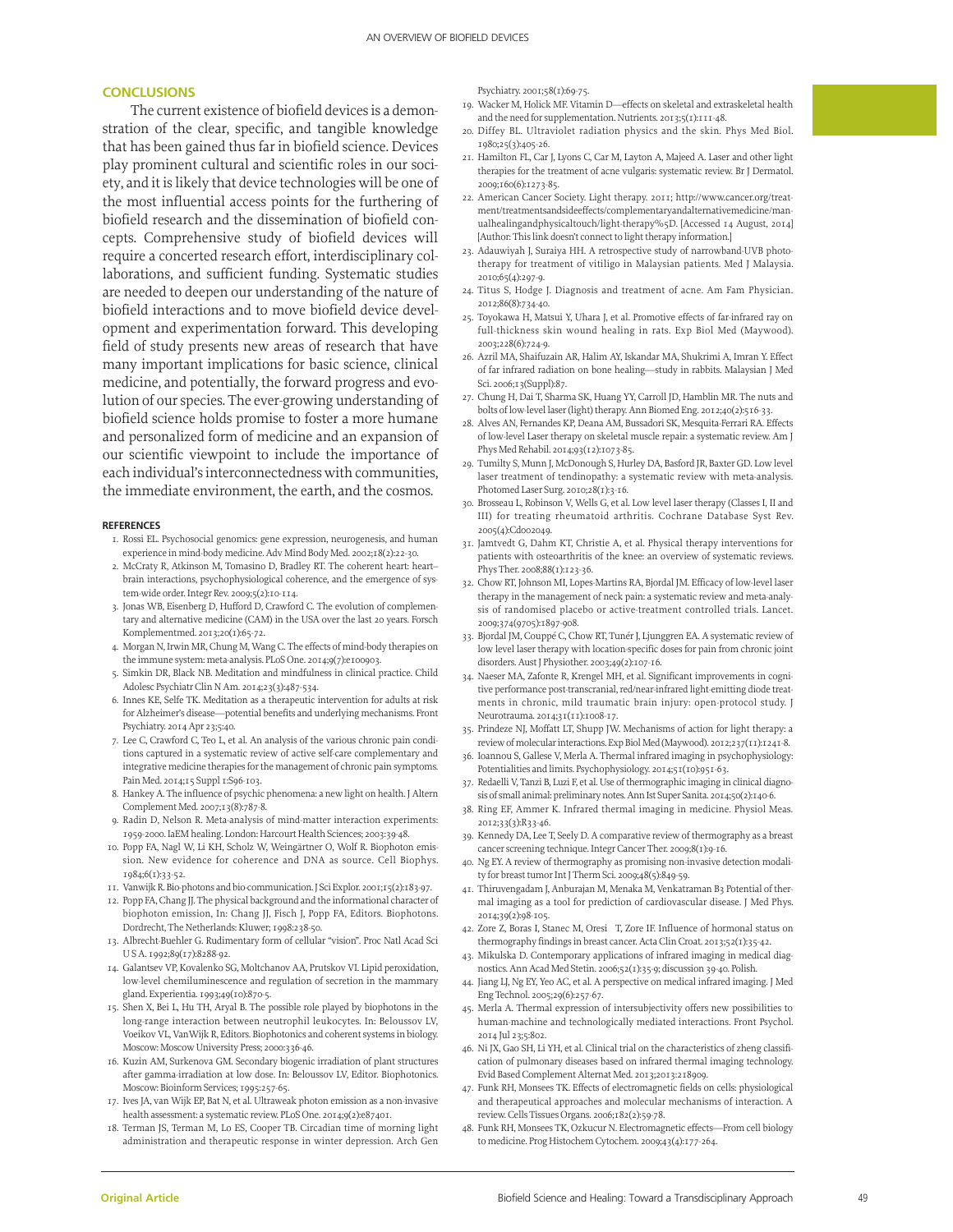- 49. Zhao Y, Zhan Q. Electric fields generated by synchronized oscillations of microtubules, centrosomes and chromosomes regulate the dynamics of mitosis and meiosis. Theor Biol Med Model. 2012 Jul 2;9:26.
- 50. Plankar M, Brežan S, Jerman I. The principle of coherence in multi-level brain information processing. Prog Biophys Mol Biol. 2013;111(1):8-29.
- 51. Zhao Y, Zhan Q. Electric oscillation and coupling of chromatin regulate chromosome packaging and transcription in eukaryotic cells. Theor Biol Med Model. 2012 Jul 3;9:27.
- 52. Hameroff S, Penrose R. Consciousness in the universe: A review of the "Orch OR" theory. Phys Life Rev. 2014;11(1):39-78.
- 53. Glass L. Synchronization and rhythmic processes in physiology. Nature. 2001;410(6825):277-84.
- 54. Hameroff S, Nip A, Porter M, Tuszynski J. Conduction pathways in microtubules, biological quantum computation, and consciousness. Biosystems. 2002;64(1-3):149-68.
- 55. Pilla AA. Mechanisms and therapeutic applications of time varying and static magnetic fields. In: Biological and Medical Aspects of Electromagnetic Fields. Barnes FS, Greenebaum B, Editors. Boca Raton, FL: CRC Press; 2007:351- 411.
- 56. Binhi VN, Rubin AB. Magnetobiology: the kT paradox and possible solutions. Electromagn Biol Med. 2007;26(1):45-62.
- 57. Shupak NM. Therapeutic uses of pulsed magnetic-field exposure: a review. Radio Sci Bull. 2003 Dec;3072(9-32).
- 58. Aaron RK, Ciombor DM, Simon BJ. Treatment of nonunions with electric and electromagnetic fields. Clin Orthop Relat Res. 2004 Feb;(419):21-9.
- 59. Markov MS. Expanding use of pulsed electromagnetic field therapies. Electromagn Biol Med. 2007;26(3):257-74.
- 60. Hulme J, Robinson V, DeBie R, Wells G, Judd M, Tugwell P. Electromagnetic fields for the treatment of osteoarthritis. Cochrane Database Syst Rev. 2002(1):Cd003523.
- 61. McCarthy CJ, Callaghan MJ, Oldham JA. Pulsed electromagnetic energy treatment offers no clinical benefit in reducing the pain of knee osteoarthritis: a systematic review. BMC Musculoskelet Disord. 2006 Jun 15;7:51.
- 62. Cao LY, Jiang MJ, Yang SP, et al. Pulsed electromagnetic field therapy for the treatment of knee osteoarthritis: a systematic review. Zhongguo Gu Shang. 2012;25(5):384-8. Chinese.
- 63. Ryang We S, Koog YH, Jeong KI, Wi H. Effects of pulsed electromagnetic field on knee osteoarthritis: a systematic review. Rheumatology (Oxford). 2013;52(5):815-24.
- 64. Li S, Yu B, Zhou D, et al. Electromagnetic fields for treating osteoarthritis. Cochrane Database Syst Rev. 2013 Dec 14;12:Cd003523.
- 65. Negm A, Lorbergs A, Macintyre NJ. Efficacy of low frequency pulsed subsensory threshold electrical stimulation vs placebo on pain and physical function in people with knee osteoarthritis: systematic review with meta-analysis. Osteoarthritis Cartilage. 2013;21(9):1281-9.
- 66. Fedorowski A, Steciwko A, Rabczynski J. Low-frequency electromagnetic stimulation may lead to regression of Morris hepatoma in buffalo rats. J Altern Complement Med. 2004;10(2):251-60.
- 67. Heredia-Rojas JA, Torres-Flores AC, Rodriguez-De la Fuente AO, et al. Entamoeba histolytica and Trichomonas vaginalis: trophozoite growth inhibition by metronidazole electro-transferred water. Exp Parasitol. 2011;127(1):80-3.
- 68. Islamov BI, Balabanova RM, Funtikov VA, Gotovskii YV, Meizerov EE. Effect of bioresonance therapy on antioxidant system in lymphocytes in patients with rheumatoid arthritis. Bull Exp Biol Med. 2002;134(3):248-50.
- 69. Hallett M. Transcranial magnetic stimulation: a primer. Neuron. 2007;55(2):187-99.
- 70. Walsh V, Cowey A. Transcranial magnetic stimulation and cognitive neuroscience. Nat Rev Neurosci. 2000;1(1):73-9.
- 71. Grisaru N, Yaroslavsky U, Abarbanel J, Lamberg T, Belmaker RH. Transcranial magnetic stimulation in depression and schizophrenia. Eur Neuropsychopharm. 1994;4(3):287-8.
- 72. Kolbinger HM, Höflich G, Hufnagel A, Müller HJ, Kasper S. Transcranial magnetic stimulation (TMS) in the treatment of major depression: a pilot study. Hum Psychopharmacol. 1995;10(4):305-10.
- 73. George MS, Wassermann EM, Williams WA, et al. Daily repetitive transcranial magnetic stimulation (rTMS) improves mood in depression. Neuroreport. 1995;6(14):1853-6.
- 74. Pascual-Leone A, Rubio B, Pallardó F, Catalá MD. Rapid-rate transcranial magnetic stimulation of left dorsolateral prefrontal cortex in drug-resistant depression. Lancet. 1996;348(9022):233-7.
- 75. Rossi S, Hallett M, Rossini PM, Pascual-Leone A; Safety of TMS Consensus Group. Safety, ethical considerations, and application guidelines for the use of transcranial magnetic stimulation in clinical practice and research. Clin Neurophysiol. 2009;120(12):2008-39.
- 76. Fitzgerald PB, Brown TL, Marston NA, Daskalakis ZJ, De Castella A, Kulkarni J. Transcranial magnetic stimulation in the treatment of depression: a doubleblind, placebo-controlled trial. Arch Gen Psychiatry. 2003;60(10):1002-8.
- 77. Lefaucheur JP, Antal A, Ahdab R, et al. The use of repetitive transcranial magnetic stimulation (rTMS) and transcranial direct current stimulation (tDCS) to relieve pain. Brain Stimul. 2008;1(4):337-44.
- 78. Lefaucheur JP, Andre-Obadia N, Antal A, et al. Evidence-based guidelines on the

therapeutic use of repetitive transcranial magnetic stimulation (rTMS). Clin Neurophysiol. 2014;125(11):2150-206.

- 79. Markov MS. Magnetic field therapy: a review. Electromagn Biol Med. 2007;26(1):1-23.
- 80. Colbert AP, Wahbeh H, Harling N, et al. Static magnetic field therapy: a critical review of treatment parameters. Evid Based Complement Alternat Med. 2009;6(2):133-9.
- 81. Man D, Man B, Plosker H. The influence of permanent magnetic field therapy on wound healing in suction lipectomy patients: a double-blind study. Plast Reconstr Surg. 1999;104(7):2261-6; discussion 2267-8.
- 82. Colbert AP, Markov MS, Souder JS. Static magnetic field therapy: dosimetry considerations. J Altern Complement Med. 2008;14(5):577-82.
- 83. Alfano AP, Taylor AG, Foresman PA, et al. Static magnetic fields for treatment of fibromyalgia: a randomized controlled trial. J Altern Complement Med. 2001;7(1):53-64.
- 84. Brown CS, Ling FW, Wan JY, Pilla AA. Efficacy of static magnetic field therapy in chronic pelvic pain: a double-blind pilot study. Am J Obstet Gynecol. 2002;187(6):1581-7.
- 85. Weintraub MI, Wolfe GI, Barohn RA, et al. Static magnetic field therapy for symptomatic diabetic neuropathy: a randomized, double-blind, placebo-controlled trial. Arch Phys Med Rehabil 2003; 84:736-46.
- 86. Vallbona C, Hazlewood CF, Jurida G. Response of pain to static magnetic fields in postpolio patients: a double-blind pilot study. Arch Phys Med Rehabil. 1997;78(11):1200-3.
- 87. Pujol J, Pascual-Leone A, Dolz C, Delgado E, Dolz JL, Aldomà J. The effect of repetitive magnetic stimulation on localized musculoskeletal pain. Neuroreport. 1998;9(8):1745-8.
- 88. Wolsko PM, Eisenberg DM, Simon LS, et al. Double-blind placebo-controlled trial of static magnets for the treatment of osteoarthritis of the knee: results of a pilot study. Altern Ther Health Med. 2004;10(2):36-43.
- 89. Caselli MA, Clark N, Lazarus S, Velez Z, Venegas L. Evaluation of magnetic foil and PPT Insoles in the treatment of heel pain. J Am Podiatr Med Assoc. 1997;87(1):11-6.
- 90. Winemiller MH, Billow RG, Laskowski ER, Harmsen WS. Effect of magnetic vs sham-magnetic insoles on plantar heel pain: a randomized controlled trial. JAMA. 2003;290(11):1474-8.
- 91. Collacott EA, Zimmerman JT, White DW, Rindone JP. Bipolar permanent magnets for the treatment of chronic low back pain: a pilot study. JAMA. 2000;283(10):1322-5.
- 92. Eccles NK. A critical review of randomized controlled trials of static magnets for pain relief. J Altern Complement Med. 2005;11(3):495-509.
- 93. McKay JC, Prato FS, Thomas AW. A literature review: the effects of magnetic field exposure on blood flow and blood vessels in the microvasculature. Bioelectromagnetics. 2007;28(2):81-98.
- 94. Henry SL, Concannon MJ, Yee GJ. The effect of magnetic fields on wound healing: experimental study and review of the literature. Eplasty. 2008 Jul 25;8:e40.
- 95. Grimnes S, Martinson OG. Bioimpedance and bioelectricity basics. 3rd ed. 2011: London: Academic Press; 2011.
- 96. Baldwin AL, Hammerschlag R. Biofield-based therapies: a systematic review of physiological effects on practitioners during healing. Explore (NY). 2014;10(3):150-61.
- 97. Todd K, Simpson CS, Redfearn DP, Abdollah H, Baranchuk A. ECG for the diagnosis of pulmonary embolism when conventional imaging cannot be utilized: a case report and review of the literature. Indian Pacing Electrophysiol J. 2009;9(5):268-75.
- 98. Billman GE. Heart rate variability—a historical perspective. Front Physiol. 2011 Nov 29;2:86.
- 99. Xhyheri B, Manfrini O, Mazzolini M, Pizzi C, Bugiardini R. Heart rate variability today. Prog Cardiovasc Dis. 2012;55(3):321-31.
- 100. Gaebler M, Daniels JK, Lamke JP, Fydrich T, Walter H. Heart rate variability and its neural correlates during emotional face processing in social anxiety disorder. Biol Psychol. 2013;94(2):319-30.
- 101. Kemp AH, Quintana DS. The relationship between mental and physical health: insights from the study of heart rate variability. Int J Psychophysiol. 2013;89(3):288-96.
- 102. Moon E, Lee SH, Kim DH, Hwang B. Comparative study of heart rate variability in patients with schizophrenia, bipolar disorder, post-traumatic stress disorder, or major depressive disorder. Clin Psychopharmacol Neurosci. 2013;11(3):137-43.
- 103. Baldwin AL, Schwartz GE. Physiological changes in energy healers during selfpractice. Complement Ther Med. 2012;20(5):299-305.
- 104. Burleson KO, Schwartz GE. Energy healing training and heart rate variability. J Altern Complement Med. 2005;11(3):391-3.
- 105. Chien CH, Tsuei JJ, Lee SC, Huang YC, Wei YH. Effect of emitted bioenergy on biochemical functions of cells. Am J Chin Med. 1991;19(3-4):285-92.
- 106. Critchley HD. Electrodermal responses: what happens in the brain. Neuroscientist. 2002;8(2):132-42.
- 107. US Food and Drug Administration. Code of federal regulaions: title 21--food and drugs. CFR 882.1540 Galvanic skin response measurement device. http://www. gpo.gov/fdsys/pkg/CFR-2003-title21-vol8/xml/CFR-2003-title21-vol8 sec882-1540.xml. Accessed August 20, 2015.